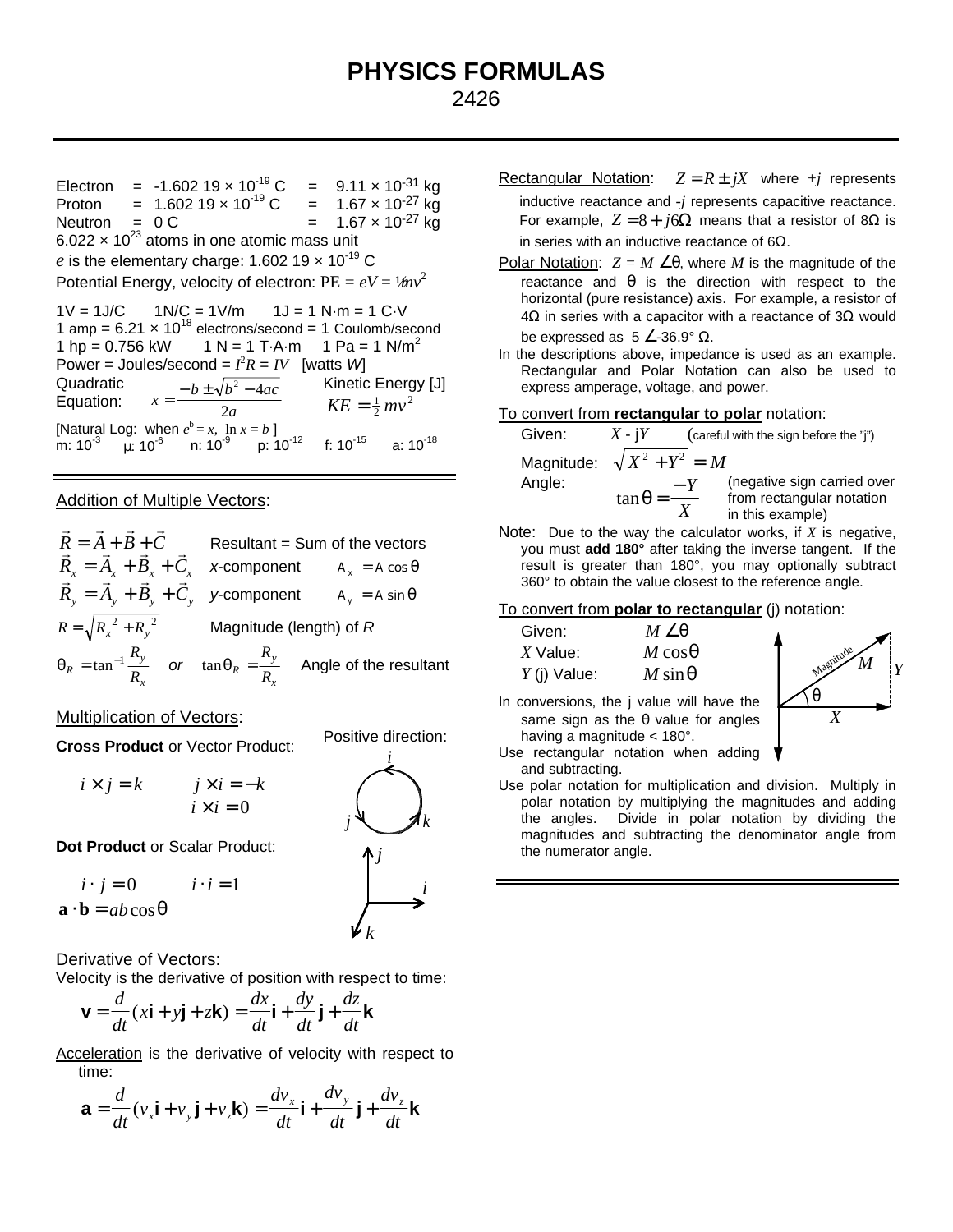# **ELECTRIC CHARGES AND FIELDS**

Coulomb's Law: [Newtons *N*]

*F*

$$
F = k \frac{|q_1||q_2|}{r^2}
$$

where:  $F =$  force on one charge by the other[*N*] *k* = 8.99 × 10<sup>9</sup> [*N*·*m*<sup>2</sup> /*C*<sup>2</sup> ] *q*1 = charge [*C*] *q*2 = charge [*C*] *r* = distance [*m*]

Electric Field: [Newtons/Coulomb or Volts/Meter]

*q r*

 $= k \frac{q}{r^2} = \frac{r}{q}$ 

 $E = k$ 

where: *E* = electric field [*N/C* or *V/m*]  $k = 8.99 \times 10^9 \,[\text{N} \cdot \text{m}^2/\text{C}^2]$  $q =$ charge  $|C|$ 

- *r* = distance [*m*]
- $F =$  force

*Electric field lines* radiate outward from positive charges. The electric field is zero inside a conductor.

## Relationship of  $k$  to  $\in$ <sub>0</sub>:

$$
k = \frac{1}{4\mathbf{p} \in \mathbb{Q}}
$$
 where:  $k = 8.99 \times 10^9 \text{ [N} \cdot m^2/\mathbb{C}^2\text{]}$   
 $\in_0$  = permittivity of free space  
 $8.85 \times 10^{-12} \text{ [C}^2/\text{N} \cdot m^2\text{]}$ 

Electric Field due to an Infinite Line of Charge: [*N/C*]

$$
E = \frac{1}{2p \epsilon_0 r} = \frac{2kI}{r}
$$
  
\n
$$
E = \text{electric field } [N/C]
$$
  
\n
$$
I = \text{charge per unit length } [C/m]
$$
  
\n
$$
\epsilon_0 = \text{permittivity of free space}
$$
  
\n
$$
8.85 \times 10^{-12} [C^2/N \cdot m^2]
$$
  
\n
$$
r = \text{distance } [m]
$$
  
\n
$$
k = 8.99 \times 10^9 [N \cdot m^2/C^2]
$$

Electric Field due to ring of Charge: [*N/C*]

$$
E = \frac{kqz}{(z^2 + R^2)^{3/2}}
$$
  
\n
$$
E = \text{electric field } [N/C]
$$
  
\n
$$
k = 8.99 \times 10^9 \text{ [N} \cdot m^2/C^2]
$$
  
\n
$$
q = \text{charge } [C]
$$
  
\nor if z >> R,  
\n
$$
E = \frac{kq}{z^2}
$$
  
\n
$$
E = \text{radius of the ring } [m]
$$

Electric Field due to a disk Charge: [*N/C*]

$$
E = \frac{\mathbf{S}}{2 \epsilon_0} \left( 1 - \frac{z}{\sqrt{z^2 + R^2}} \right) \quad \begin{array}{l} E = \text{electric field } [N/C] \\ \mathbf{S} = \text{charge per unit area} \\ [C/m^2] \\ \epsilon_0 = 8.85 \times 10^{-12} [C^2/N \cdot m^2] \\ z = \text{distance to charge } [m] \\ R = \text{radius of the ring } [m] \end{array}
$$

Electric Field due to an infinite sheet: [*N/C*]

$$
E = \frac{\mathbf{S}}{2 \epsilon_0}
$$
  
  $E = \text{electric field } [N/C]$   
  $\mathbf{S} = \text{charge per unit area } [C/m^2]$   
  $\epsilon_0 = 8.85 \times 10^{-12} [C^2/N \cdot m^2]$ 

Electric Field inside a spherical shell: [*N/C*]

| $E = \frac{kqr}{R^3}$                                          | $E = \text{electric field } [N/C]$ |
|----------------------------------------------------------------|------------------------------------|
| $q = \text{charge } [C]$                                       |                                    |
| $r = \text{distance from center of sphere to the charge } [m]$ |                                    |
| $R = \text{radius of the sphere } [m]$                         |                                    |

Electric Field outside a spherical shell: [*N/C*]

$$
E = \frac{kq}{r^2}
$$
  
\n
$$
E = \text{electric field } [N/C]
$$
  
\n
$$
q = \text{charge } [C]
$$
  
\n
$$
r = \text{distance from center of sphere to}
$$
  
\nthe charge [m]

Average Power per unit area of an electric or magnetic field:

$$
W/m^{2} = \frac{E_{m}^{2}}{2\mu_{0}c} = \frac{B_{m}^{2}c}{2\mu_{0}}
$$
  

$$
W = \text{watts}
$$
  

$$
E_{m} = \text{max. electric field [N/C]}
$$

$$
m_{0} = 4\pi \times 10^{-7}
$$

$$
c = 2.99792 \times 10^{8} \text{ [m/s]}
$$

$$
B_{m} = \text{max. magnetic field [T]}
$$

A positive charge moving in the same direction as the electric field direction loses potential energy since the potential of the electric field diminishes in this direction. *Equipotential lines* cross EF lines at right angles.

**Electric Dipole:** Two charges of equal magnitude and opposite polarity separated by a distance *d*.



## Deflection of a Particle in an Electric Field:

$$
2 \text{ ymv}^2 = qEL^2
$$
  
\n
$$
y = \text{deflection [m]}
$$
  
\n
$$
m = \text{mass of the particle [kg]}
$$
  
\n
$$
d = \text{plate separation [m]}
$$
  
\n
$$
v = \text{speed [m/s]}
$$
  
\n
$$
q = \text{charge [C]}
$$
  
\n
$$
E = \text{electric field [N/C or V/m]}
$$
  
\n
$$
L = \text{length of plates [m]}
$$

$$
\bigoplus
$$

$$
\bigoplus_{i=1}^n
$$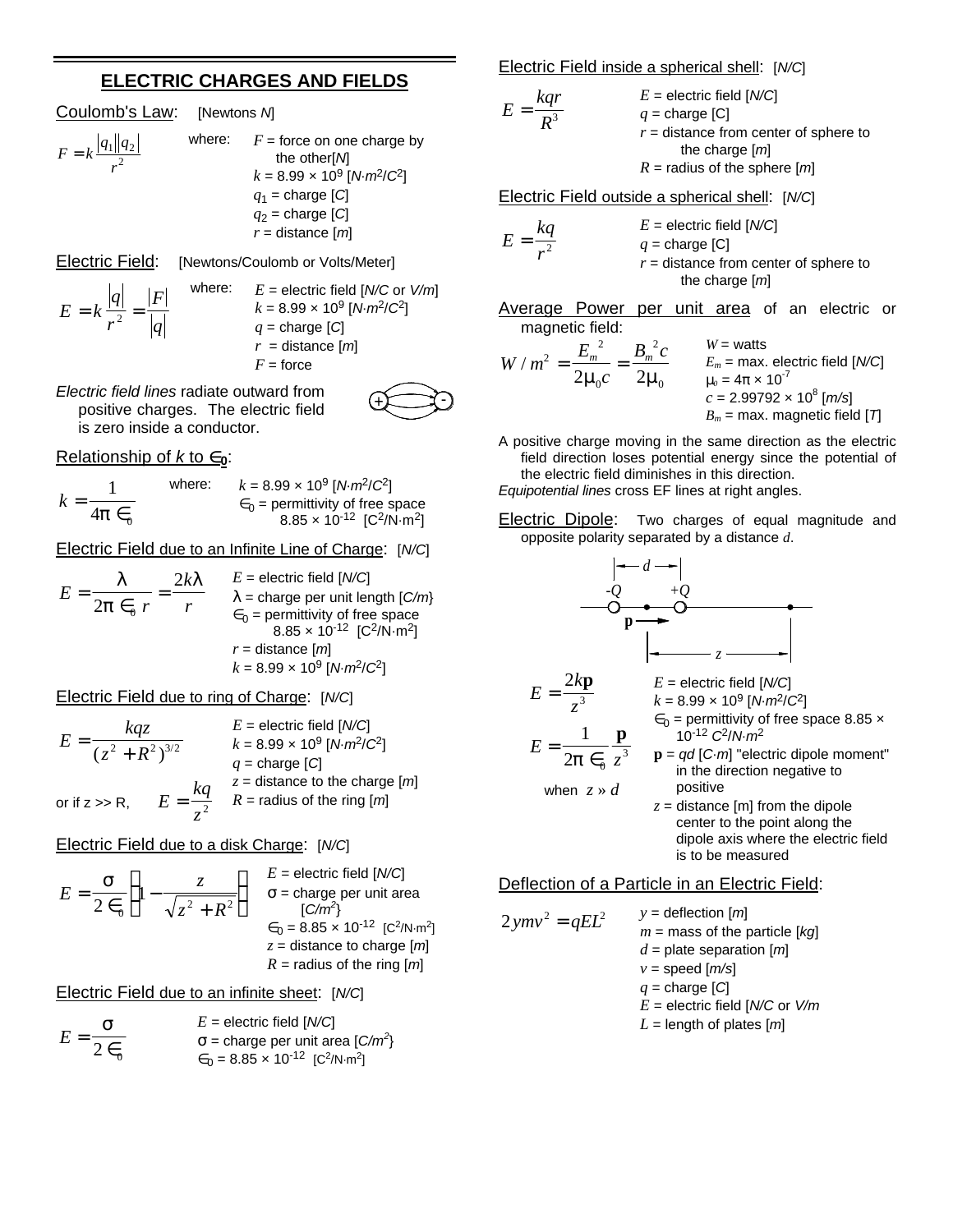#### Potential Difference between two Points: [volts *V*]

$$
\Delta V = V_B - V_A = \frac{\Delta PE}{q} = -Ed
$$
\n
$$
V_A = \frac{\Delta PE}{q} = -Ed
$$
\nfrom A to B [N·m or J]  
\n
$$
q = \text{charge [C]}
$$
\n
$$
V_B = \text{potential at } B[V]
$$
\n
$$
V_A = \text{potential at } A[V]
$$
\n
$$
E = \text{electric field [N/C or V/m]}
$$
\n
$$
d = \text{plate separation [m]}
$$

Electric Potential due to a Point Charge: [volts *V*] *V* = potential [volts V]

$$
V = k \frac{q}{r}
$$
  
\n
$$
V = \text{potential [volts V]}
$$
  
\n
$$
k = 8.99 \times 10^9 \text{ [N} \cdot \text{m}^2/\text{C}^2]
$$
  
\n
$$
q = \text{charge [C]}
$$
  
\n
$$
r = \text{distance [m]}
$$

Potential Energy of a Pair of Charges: [*J*, *N·m* or *C·V*] *V*1

$$
PE = q_2 V_1 = k \frac{q_1 q_2}{r}
$$
  
\n
$$
V_1
$$
 is the electric potential due to  
\n
$$
q_1
$$
 at a point P  
\n
$$
q_2 V_1
$$
 is the work required to bring  
\n
$$
q_2
$$
 from infinity to point P

Work and Potential:

$$
\Delta U = U_f - U_i = -W
$$
  
\n
$$
U = -W_\infty
$$
  
\n
$$
W = \mathbf{F} \cdot \mathbf{d} = Fd \cos \mathbf{q}
$$
  
\n
$$
W = q \int_{i}^{f} \mathbf{E} \cdot d\mathbf{s}
$$
  
\n
$$
\Delta V = V_f - V_i = -\frac{W}{q}
$$
  
\n
$$
V = -\int_{i}^{f} \mathbf{E} \cdot d\mathbf{s}
$$

 $U =$  electric potential energy  $[J]$  $W =$  work done on a particle by a field [*J*] *W¥* = work done on a particle brought from infinity (zero potential) to its present location [*J*] **F** = is the force vector [*N*] **d** = is the distance vector over which the force is applied[*m*]  $F =$  is the force scalar  $[M]$  $d =$  is the distance scalar  $[m]$  $q =$  is the angle between the force and distance vectors *d***s** = differential displacement of the charge [*m*] *V* = volts [*V*]  $q =$ charge  $[C]$ 

Flux: the rate of flow (of an electric field) [*N·m<sup>2</sup> /C*]

 $\Phi = \oint \mathbf{E} \cdot d\mathbf{A}$  $= \int E(\cos q) dA$ 

*i*

 $\Phi$  is the rate of flow of an electric field [*N·m<sup>2</sup> /C*]

∫ integral over a closed surface

**E** is the electric field vector [*N*/*C*] **A** is the area vector  $[m^2]$  pointing outward normal to the surface. Gauss' Law:

$$
\in_{_{0}}\Phi=q_{_{enc}}
$$

 $\in$ <sub>0</sub>  $\oint \mathbf{E} \cdot d\mathbf{A} = q_{enc}$ 

$$
\epsilon_0 = 8.85 \times 10^{-12}
$$
 [C<sup>2</sup>/N·m<sup>2</sup>]  
\n $\Phi$  is the rate of flow of an electric

field [*N·m<sup>2</sup> /C*]

 $q_{enc}$  = charge within the gaussian surface [*C*]

∫ integral over a closed surface

**E** is the electric field vector [J]

**A** is the area vector  $\lfloor m^2 \rfloor$  pointing outward normal to the surface.

## **CAPACITANCE**

### Parallel-Plate Capacitor:

$$
C = \mathbf{k} \in \mathbf{R}^2
$$
  
\n
$$
C = \text{capacitance [farads } F]
$$
  
\n
$$
K = \text{the dielectric constant (1)}
$$
  
\n
$$
\in_0 = \text{permittivity of free space}
$$
  
\n
$$
8.85 \times 10^{-12} \text{ C}^2/\text{N} \cdot \text{m}^2
$$
  
\n
$$
A = \text{area of one plate [m}^2]
$$

 $8.85 \times 10^{-12} \text{ C}^2/\text{N} \cdot \text{m}^2$  $A$  = area of one plate  $[m^2]$ 

*C* = capacitance [farads *F*] the dielectric constant  $(1)$ 

## *d* = separation between plates [*m*]

## Cylindrical Capacitor:

$$
C = 2pk \in_{0} \frac{L}{\ln(b/a)} \times \text{E} = \text{dielectric constant (1)}
$$
\n
$$
= \ln(b/a) \times \ln(b/a) \times \text{E} = 8.85 \times 10^{-12} \text{ C}^2 / N \cdot m^2
$$
\n
$$
L = \text{length } [m]
$$
\n
$$
b = \text{radius of the outer conductor } [m]
$$
\n
$$
a = \text{radius of the inner}
$$

Spherical Capacitor:

$$
C = 4pk \in \frac{ab}{b-a}
$$

C = capacitance [farads F]  
\nK = dielectric constant (1)  
\n
$$
\epsilon_0 = 8.85 \times 10^{-12} C^2 / N \cdot m^2
$$
  
\nb = radius, outer conductor  
\n[m]  
\na = radius, inner conductor [m]

conductor [*m*]

/*N·m*<sup>2</sup>

Maximum Charge on a Capacitor: [Coulombs *C*]

$$
Q = VC
$$
  
Q = Coulombs [C]  

$$
V = volts [V]
$$
  
C = capacitance in farads [F]

For capacitors connected in series, the charge *Q* is equal for each capacitor as well as for the total equivalent. If the  $dielectric constant$   $\kappa$  is changed, the capacitance is multiplied by κ, the voltage is divided by κ, and *Q* is unchanged. In a vacuum  $\kappa = 1$ , When dielectrics are used, replace  $\epsilon_0$  with  $\kappa \epsilon_0$ .

Electrical Energy Stored in a Capacitor: [Joules *J*]

$$
U_E = \frac{QV}{2} = \frac{CV^2}{2} = \frac{Q^2}{2C} \quad \begin{array}{l} U = \text{Potential Energy [J]}\\ Q = \text{Coulombs [C]}\\ V = \text{volts [M]}\\ C = \text{capacitance in farads [F]} \end{array}
$$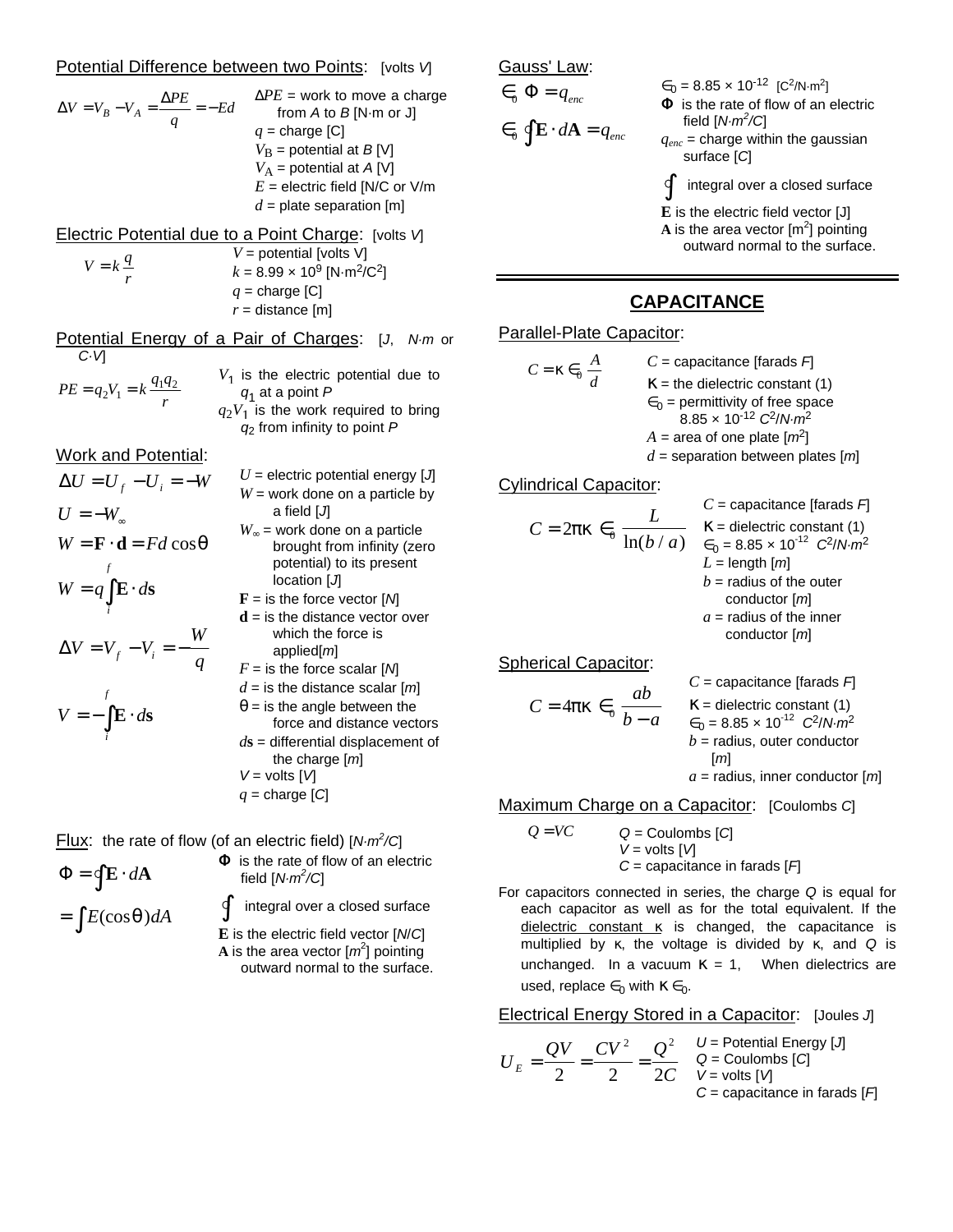### Charge per unit Area: [*C/m*<sup>2</sup> ]

$$
\mathbf{S} = \frac{q}{A} \qquad \qquad \mathbf{S} = \text{charge per unit area} \, [C/m^2]
$$
\n
$$
q = \text{charge} \, [C]
$$
\n
$$
A = \text{area} \, [m^2]
$$

Energy Density: (in a vacuum) [J/m<sup>3</sup>]

$$
u = \frac{1}{2} \in_{0} E^{2}
$$
  
\n
$$
u = \text{energy per unit volume } [J/m^{3}]
$$
  
\n
$$
\in_{0} = \text{permittivity of free space}
$$
  
\n
$$
8.85 \times 10^{-12} \text{ C}^{2}/\text{N} \cdot m^{2}
$$
  
\n
$$
E = \text{energy } [J]
$$

#### **Capacitors in Series:**

#### **Capacitors in Parallel:**

1 1 1  $C_{\mathit{eff}}$   $C_{1}$   $C_{2}$  $=\frac{1}{a} + \frac{1}{a}$  ...

- $C_{\text{eff}} = C_1 + C_2$ ...
- Capacitors connected in series all have the same charge *q*. For parallel capacitors the total *q* is equal to the sum of the charge on each capacitor.
- Time Constant: [seconds]
- $\tau = RC$   $t =$  time it takes the capacitor to reach 63.2% of its maximum charge [seconds] *R* = series resistance [ohms Ω] *C* = capacitance [farads *F*]

Charge or Voltage after *t* Seconds: [coulombs *C*] charging:  $q = Q(1 - e^{-t/t})$ *q* = charge after *t* seconds [coulombs *C*] *Q* = maximum charge [coulombs

 $V = V_s (1 - e^{-t/t})$ discharging:  $q = Qe^{-t/t}$  $V = V_s e^{-t/t}$ *C*] *Q* = *CV e* = natural log  $t =$  time [seconds]  $V =$  volts  $\lceil V \rceil$ 

*t* = time constant *RC* [seconds]  $V_S$  = supply volts  $\lceil V \rceil$ 

[Natural Log: when  $e^b = x$ ,  $\ln x = b$ ]

### Drift Speed:

$$
I = \frac{\Delta Q}{\Delta t} = (nqv_dA) \qquad \begin{array}{c} \Delta Q = \text{\# of carriers} \times \text{charge/carrier} \\ \Delta t = \text{time in seconds} \\ n = \text{\# of carriers} \\ q = \text{charge on each carrier} \\ v_d = \text{drift speed in meters/second} \end{array}
$$

 $A = \text{cross-sectional area in meters}^2$ 

## **RESISTANCE**

**Emf:** A voltage source which can provide continuous current [volts]

 $\epsilon = IR + Ir$   $\epsilon$  = emf open-circuit voltage of the battery *I* = current [amps]

- $R =$ load resistance [ohms]
- $r =$  internal battery resistance [ohms]

Resistivity: [Ohm Meters]

| F. | $r =$ resistivity $[W \cdot m]$   |
|----|-----------------------------------|
|    | $E =$ electric field $[N/C]$      |
|    | $J =$ current density $[A/m^2]$   |
| RA | $R =$ resistance [ <i>W</i> ohms] |
|    | $A = \text{area} [m^2]$           |
|    | $L =$ length of conductor $[m]$   |

Variation of Resistance with Temperature:

 $r - r_0 = r_0 a (T - T_0)$  $\mathbf{r}$  = resistivity  $[\mathbf{W} \cdot \mathbf{m}]$  $r_0$  = reference resistivity  $[W \cdot m]$ *a* = temperature coefficient of resistivity  $[\pmb{\mathcal{K}}^{\mathit{1}}]$  $T_0$  = reference temperature  $T - T_0$  = temperature difference [*K* or °*C*]

# **CURRENT**

Current Density:  $[A/m^2]$ 

| $i = \int \mathbf{J} \cdot d\mathbf{A}$         | $i =$ current [A]                       |
|-------------------------------------------------|-----------------------------------------|
|                                                 | $J =$ current density $[A/m^2]$         |
| if current is uniform                           | $A = \text{area} [m^2]$                 |
| and parallel to $d\mathbf{A}$ ,<br>then: $i=JA$ | $L =$ length of conductor $[m]$         |
|                                                 | $e$ = charge per carrier                |
|                                                 | $ne =$ carrier charge density $[C/m^3]$ |
| $J = (ne)V_d$                                   | $V_d$ = drift speed [m/s]               |

Rate of Change of Chemical Energy in a Battery:

 $P = i\mathbf{e}$   $P = \text{power}$  [*W*]  $i =$  current  $[A]$ *e* = emf potential [*V*]

## Kirchhoff's Rules

- 1. The sum of the currents entering a junctions is equal to the sum of the currents leaving the junction.
- 2. The sum of the potential differences across all the elements around a closed loop must be zero.

## **Evaluating Circuits Using Kirchhoff's Rules**

- 1. Assign current variables and direction of flow to all branches of the circuit. If your choice of direction is incorrect, the result will be a negative number. Derive equation(s) for these currents based on the rule that currents entering a junction equal currents exiting the junction.
- 2. Apply Kirchhoff's loop rule in creating equations for different current paths in the circuit. For a current path beginning and ending at the same point, the sum of voltage drops/gains is zero. When evaluating a loop in the direction of current flow, resistances will cause drops (negatives); voltage sources will cause rises (positives) provided they are crossed negative to positive—otherwise they will be drops as well.
- 3. The number of equations should equal the number of variables. Solve the equations simultaneously.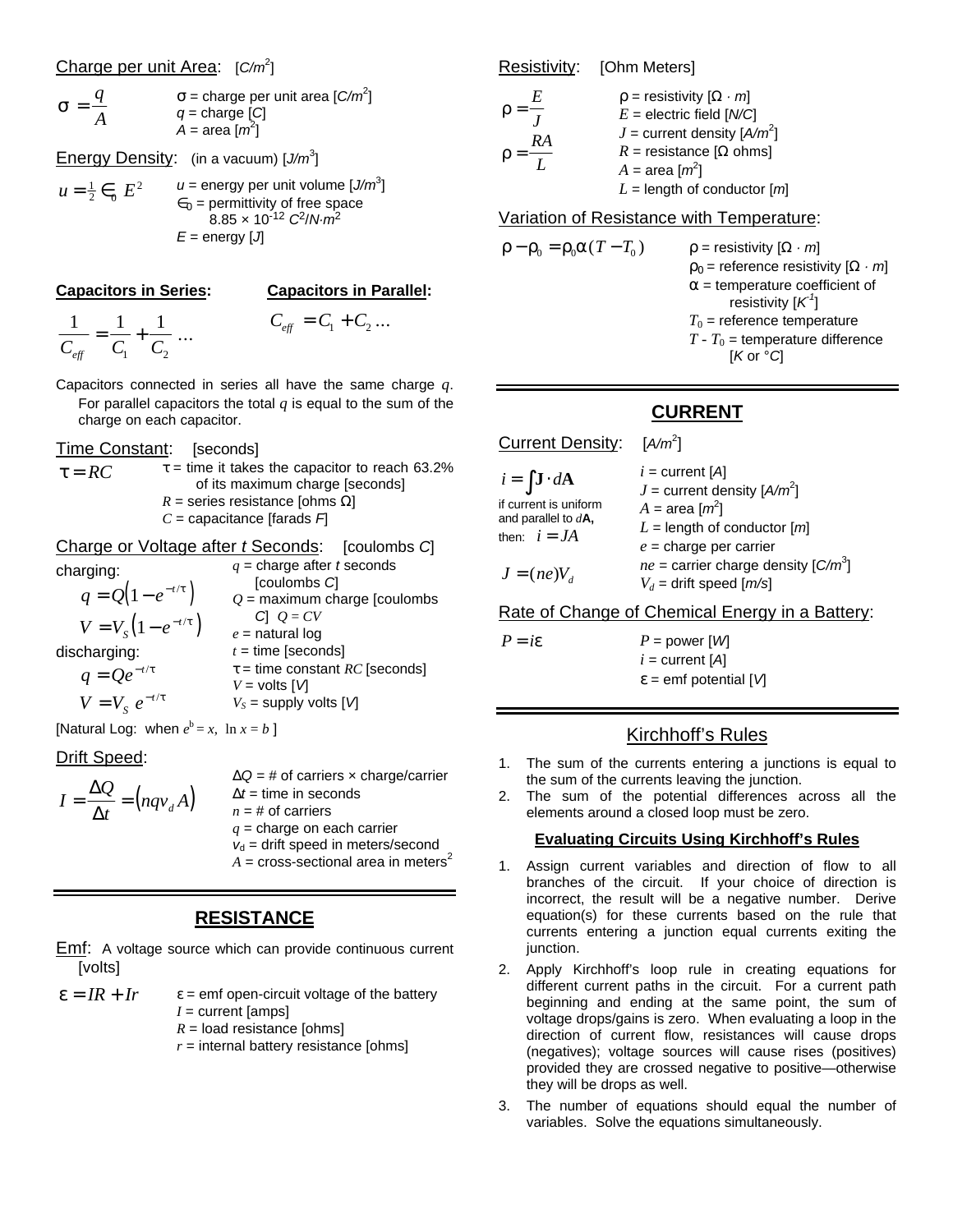## **MAGNETISM**

- André-Marie **Ampére** is credited with the discovery of electromagnetism, the relationship between electric currents and magnetic fields.
- Heinrich **Hertz** was the first to generate and detect electromagnetic waves in the laboratory.

Magnetic Force acting on a charge *q*: [Newtons *N*]

| $F = qvB\sin\theta$                  | $F =$ force [M]             |
|--------------------------------------|-----------------------------|
|                                      | $q =$ charge [C]            |
| $F = q \mathbf{v} \times \mathbf{B}$ | $v =$ velocity $[m/s]$      |
|                                      | $B =$ magnetic field $[T]$  |
|                                      | $q$ = angle between v and B |

- Right-Hand Rule: Fingers represent the direction of the magnetic force *B*, thumb represents the direction of *v* (at any angle to *B*), and the force *F* on a **positive** charge emanates from the palm. The direction of a magnetic field is from **north to south**. Use the *left* hand for a *negative* charge.
- Also, if a **wire** is grasped in the right hand with the thumb in the direction of current flow, the fingers will curl in the direction of the magnetic field.
- In a **solenoid** with current flowing in the direction of curled fingers, the magnetic field is in the direction of the thumb.
- When applied to electrical flow caused by a **changing magnetic field**, things get more complicated. Consider the north pole of a magnet moving toward a loop of wire (magnetic field increasing). The thumb represents the north pole of the magnet, the fingers *suggest* current flow in the loop. However, electrical activity will serve to balance the change in the magnetic field, so that current will actually flow in the opposite direction. If the magnet was being withdrawn, then the *suggested* current flow would be decreasing so that the actual current flow would be in the direction of the fingers in this case to oppose the *decrease*. Now consider a cylindrical area of magnetic field going *into* a page. With the thumb pointing into the page, this would *suggest* an electric field orbiting in a clockwise direction. If the magnetic field was increasing, the actual electric field would be CCW in opposition to the increase. An electron in the field would travel opposite the field direction (CW) and would experience a negative change in potential.

| Force on a Wire in a Magnetic Field: | [Newtons M] |
|--------------------------------------|-------------|
|--------------------------------------|-------------|

| $F = BI \ell \sin q$  | $F =$ force [M]             |
|-----------------------|-----------------------------|
|                       | $B =$ magnetic field $[T]$  |
| $F = I \ell \times B$ | $I =$ amperage [A]          |
|                       | $\ell =$ length $[m]$       |
|                       | $=$ angle between B and the |
|                       | direction of the current    |

Torque on a Rectangular Loop: [Newton·meters *N·m*]

$$
\tau = NBIA \sin \theta
$$
  
\n
$$
N = \text{number of turns}
$$
  
\n
$$
B = \text{magnetic field } [7]
$$
  
\n
$$
I = \text{amperage } [A]
$$
  
\n
$$
A = \text{area } [m^2]
$$
  
\n
$$
q = \text{angle between } B \text{ and the}
$$
  
\nplane of the loop

| Charged Particle in a Magnetic Field:               |                                                                                                                                                                                                                   |
|-----------------------------------------------------|-------------------------------------------------------------------------------------------------------------------------------------------------------------------------------------------------------------------|
| $r = \frac{mv}{aB}$                                 | $r =$ radius of rotational path<br>$m =$ mass [kg]<br>$v =$ velocity $[m/s]$<br>$q = \text{charge}$ [C]<br>$B =$ magnetic field $[T]$                                                                             |
| Magnetic Field Around a Wire: [T]                   |                                                                                                                                                                                                                   |
| $B=\frac{\mu_0 I}{2\pi r}$                          | $B =$ magnetic field $[T]$<br>$\mathbf{m}_{0}$ = the permeability of free<br>space $4\pi \times 10^{-7}$ T $\cdot$ m/A<br>$I =$ current [A]<br>$r =$ distance from the center of<br>the conductor                 |
| <u>Magnetic Field at the center of an Arc</u> : [T] |                                                                                                                                                                                                                   |
| $B = \frac{m_{\rm i} i \dot{r}}{4 \pi r}$           | $B =$ magnetic field $[T]$<br>$m0$ = the permeability of free<br>space $4\pi \times 10^{-7}$ T $\cdot$ m/A<br>$i =$ current [A]<br>$f$ = the arc in radians<br>$r =$ distance from the center of<br>the conductor |
| . <i>. .</i>                                        |                                                                                                                                                                                                                   |

Hall Effect: Voltage across the width of a conducting ribbon due to a Magnetic Field:

| $(ne)V_w h = Bi$ | $ne =$ carrier charge density $[C/m^3]$ |
|------------------|-----------------------------------------|
|                  | $V_w$ = voltage across the width [V]    |
| $v_d B w = V_w$  | $h =$ thickness of the conductor $[m]$  |
|                  | $B =$ magnetic field $[T]$              |
|                  | $i =$ current [A]                       |
|                  | $v_d$ = drift velocity $[m/s]$          |
|                  | $w = \text{width}$ [ <i>m</i> ]         |

Force Between Two Conductors: The force is attractive if the currents are in the same direction.

$$
\frac{F_1}{\ell} = \frac{\mathbf{m}_0 I_1 I_2}{2\mathbf{p}d}
$$
\n
$$
F = \text{force} [M]
$$
\n
$$
\ell = \text{length} [m]
$$
\n
$$
\mathbf{m}_0 = \text{ the permeability of free space } 4\pi \times 10^{-7} \text{ T} \cdot \text{m/A}
$$
\n
$$
I = \text{current} [A]
$$
\n
$$
d = \text{distance center to center} [m]
$$

Magnetic Field Inside of a Solenoid: [Teslas *T*]  $B = \mu_0 nI$  $B =$  magnetic field  $[T]$  $m_0$  = the permeability of free space  $4\pi \times 10^{-7}$  T·m/A

 $n =$  number of turns of wire per unit length [*#/m*] *I* = current [*A*]

Magnetic Dipole Moment: [*J*/*T*]  $m = NiA$  *m* = the magnetic dipole moment [*J*/*T*] *N* = number of turns of wire *i* = current [*A*]  $A = \text{area} [m^2]$ 

Magnetic Flux through a closed loop: [T·M<sup>2</sup> or Webers]

 $\Phi = BA \cos q$  $B =$  magnetic field  $[T]$  $A = \text{area of loop } [m^2]$ *q* = angle between *B* and the perpen-dicular to the plane of the loop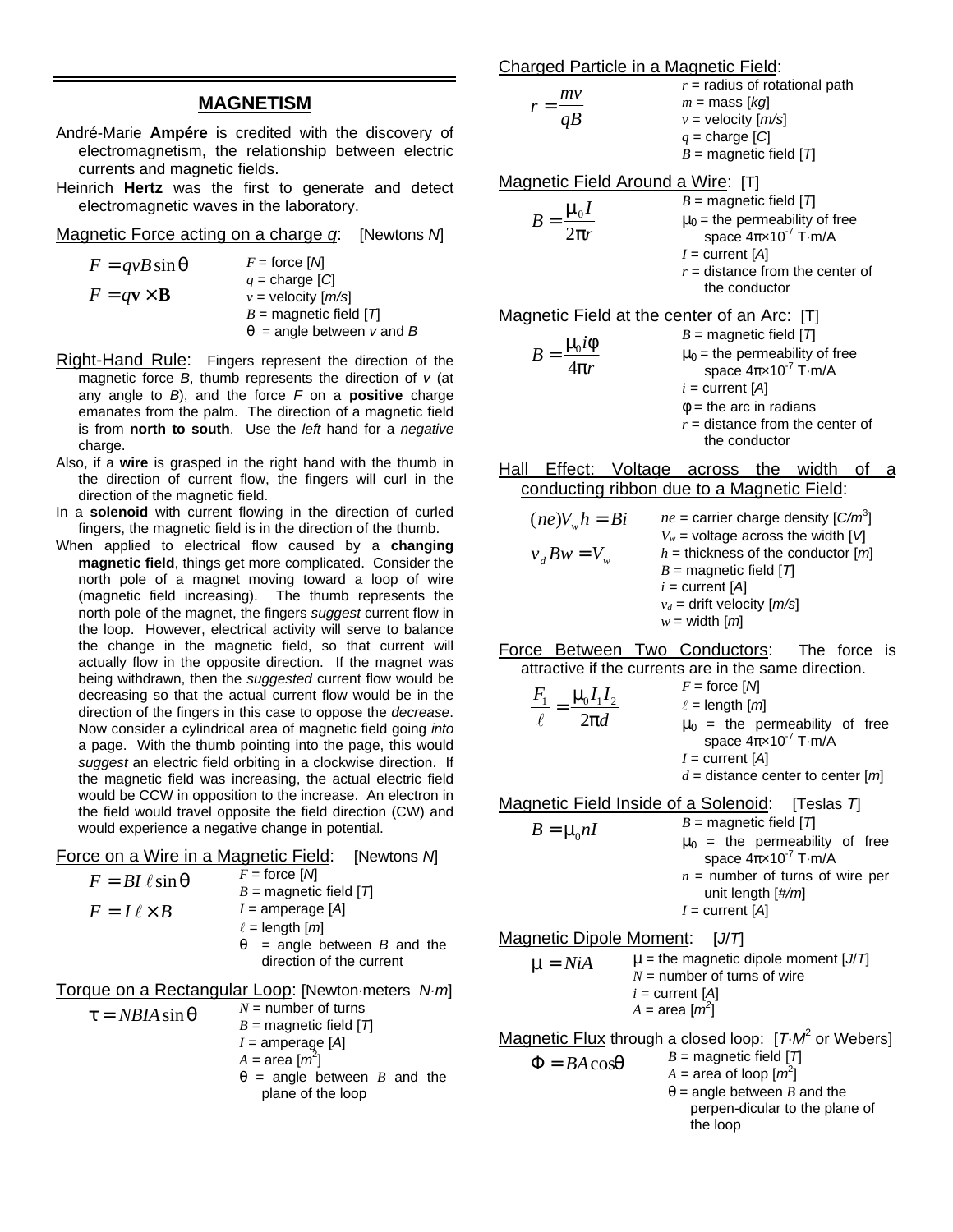Magnetic Flux for a changing magnetic field: [T.M<sup>2</sup> or Webers]

 $\Phi = \int \mathbf{B} \cdot d\mathbf{A}$  $B =$  magnetic field  $[T]$  $A = \text{area of loop } [m^2]$ 

A Cylindrical Changing Magnetic Field

| $E =$ electric field $[N/C]$<br>$r =$ radius $[m]$             |
|----------------------------------------------------------------|
| $t =$ time [s]                                                 |
| $\Phi$ = magnetic flux [T $\cdot$ m <sup>2</sup> or<br>Webersl |
| $B =$ magnetic field $[T]$                                     |
| $A =$ area of magnetic field<br>$\lceil m^2 \rceil$            |
| $dB/dt$ = rate of change of                                    |
| the magnetic field $[T/s]$                                     |
| $e =$ potential $\lfloor \sqrt{1} \rfloor$                     |
| $N =$ number of orbits                                         |
|                                                                |

Faraday's Law of Induction states that the instantaneous emf induced in a circuit equals the rate of change of magnetic flux through the circuit. Michael **Faraday** made fundamental discoveries in magnetism, electricity, and light.

$$
e = -N \frac{\Delta \Phi}{\Delta t}
$$
  
\n
$$
N = \text{number of turns}
$$
  
\n
$$
\Phi = \text{magnetic flux } [T \cdot m^2]
$$
  
\n
$$
t = \text{time [s]}
$$

Lenz's Law states that the polarity of the induced emf is such that it produces a current whose magnetic field opposes the change in magnetic flux through a circuit

Motional emf is induced when a conducting bar moves through a perpendicular magnetic field.

 $e = B\ell v$ *B* = magnetic field [*T*]  $\ell$  = length of the bar  $[m]$  $v =$  speed of the bar  $[m/s]$ 

emf Induced in a Rotating Coil:

$$
e = NABw \sin wt
$$
  
\n
$$
A = \text{area of loop } [m^2]
$$
  
\n
$$
B = \text{magnetic field } [T]
$$
  
\n
$$
w = \text{angular velocity } [rad/s]
$$
  
\n
$$
t = \text{time } [s]
$$

Self-Induced emf in a Coil due to changing current:

$$
e = -L \frac{\Delta I}{\Delta t}
$$
  
\n
$$
L = \text{inductance } [H]
$$
  
\n
$$
I = \text{current } [A]
$$
  
\n
$$
t = \text{time } [s]
$$

Inductance per unit length near the center of a solenoid:

| $L$                   | $L$           | $L$ | $Id$ |
|-----------------------|---------------|-----|------|
| $l$                   | $l$           | $l$ | $l$  |
| $m$                   | $l$           | $l$ |      |
| $m$                   | $m$           | $l$ |      |
| $m$                   | $l$           | $l$ |      |
| $4\pi \times 10^{-7}$ | $T \cdot m/A$ |     |      |
| $n$                   | $n$           |     |      |
| $n$                   | $l$           |     |      |

\nOutput

\nOutput

\nOutput

\nDescription:

\nOutput

\nDescription:

\nOutput

\nDescription:

\nOutput

\nDescription:

\nDescription:

\nOutput

\nDescription:

\nDescription:

\nDescription:

\nDescription:

\nOutput

\nDescription:

\nDescription:

\nDescription:

\nDescription:

\nDescription:

\nDescription:

\nDescription:

\nDescription:

\nDescription:

\nDescription:

\nDescription:

\nDescription:

\nDescription:

\nDescription:

\nDescription:

\nDescription:

\nDescription:

\nOutput

\nDescription:

\nDescription:

\nDescription:

\nDescription:

\nDescription:

\nDescription:

\nDescription:

\nDescription:

\nDescription:

\nDescription:

\nOutput

\nDescription:

\nDescription:

\nDescription:

\nDescription:

\nOutput

\nDescription:

\nDescription:

\nDescription:

\nOutput

\nDescription:

\nDescription:

\nDescription:

\nDescription:

\nDescription:

\nDescription:

\nDescription:

\nDescription:

\nOutput

\nDescription:

\nDescription:

\nDescription:

\nOutput

\nDescription:

\nDescription:

\nOutput

\

Amperes' Law:

**<sup>B</sup>** <sup>⋅</sup> **<sup>s</sup>** <sup>=</sup> ∫

$$
\mathbf{B} \cdot d\mathbf{s} = \mathbf{m}_{\hat{\theta}} i_{\text{enc}}
$$

*B* = magnetic field [*T*]  $m_0$  = the permeability of free space  $4\pi \times 10^{-7}$  T·m/A  $i_{enc}$  = current encircled by the loop[*A*]

Joseph **Henry**, American physicist, made improvements to the electromagnet.

- James Clerk **Maxwell** provided a theory showing the close relationship between electric and magnetic phenomena and predicted that electric and magnetic fields could move through space as waves.
- J. J. **Thompson** is credited with the discovery of the electron in 1897.

# **INDUCTIVE & RCL CIRCUITS**

Inductance of a Coil: [*H*]

| NФ | $N =$ number of turns                  |
|----|----------------------------------------|
|    | $\Phi$ = magnetic flux $[T \cdot m^2]$ |
|    | $I = current [A]$                      |

In an RL Circuit, after one time constant  $(t = L/R)$  the current in the circuit is 63.2% of its final value, ε/*R*.

## RL Circuit:

| current rise:                      | $U_B$ = Potential Energy [J] |
|------------------------------------|------------------------------|
| $I = \frac{V}{R} (1 - e^{-t/t_L})$ | $V = \text{volts} [V]$       |
| $u = \text{relaxial} [V]$          |                              |
| $u = \text{relaxial} [V]$          |                              |
| $u = \text{relaxial} [V]$          |                              |
| $u = \text{relaxial} [V]$          |                              |
| $u = \text{relaxial} [V]$          |                              |
| $u = \text{relaxial} [V]$          |                              |
| $u = \text{relaxial} [V]$          |                              |
| $u = \text{relaxial} [V]$          |                              |
| $u = \text{relaxial} [V]$          |                              |
| $u = \text{relaxial} [V]$          |                              |
| $u = \text{relaxial} [V]$          |                              |
| $u = \text{relaxial} [V]$          |                              |
| $u = \text{relaxial} [V]$          |                              |
| $u = \text{relaxial} [V]$          |                              |
| $u = \text{relaxial} [V]$          |                              |
| $u = \text{relaxial} [V]$          |                              |
| $u = \text{relaxial} [V]$          |                              |
| $u = \text{relaxial} [V]$          |                              |
| $u = \text{relaxial} [V]$          |                              |
| $u = \text{relaxial} [V]$          |                              |
| $u = \text{relaxial} [V]$          |                              |
| $u = \text{relaxial} [V]$          |                              |
| $u = \text{relaxial} [V]$          |                              |
| $u = \text{relaxial} [V]$          |                              |

Magnetic Energy Stored in an Inductor:

$$
U_B = \frac{1}{2}LI^2
$$
  
\n
$$
U_B = \text{Potential Energy [J]}
$$
  
\n
$$
L = \text{inductance [H]}
$$
  
\n
$$
I = \text{current [A]}
$$

Electrical Energy Stored in a Capacitor: [Joules *J*]

$$
U_E = \frac{QV}{2} = \frac{CV^2}{2} = \frac{Q^2}{2C} \quad \begin{array}{l} U_E = \text{Potential Energy [J]} \\ Q = \text{Coulombs [C]} \\ V = \text{volts [V]} \\ C = \text{capacitance in farads [F]} \end{array}
$$

Resonant Frequency: : The frequency at which  $X_L = X_C$ . In a **series**-resonant circuit, the impedance is at its minimum and the current is at its maximum. For a **parallel**-resonant circuit, the opposite is true.

$$
f_R = \frac{1}{2\mathbf{p}\sqrt{LC}}
$$

$$
\mathbf{w} = \frac{1}{\sqrt{LC}}
$$

 $\sqrt{LC}$ 

*fR* = Resonant Frequency [*Hz*] *L* = inductance [*H*] *C* = capacitance in farads [*F*] *w* = angular frequency [rad/*s*]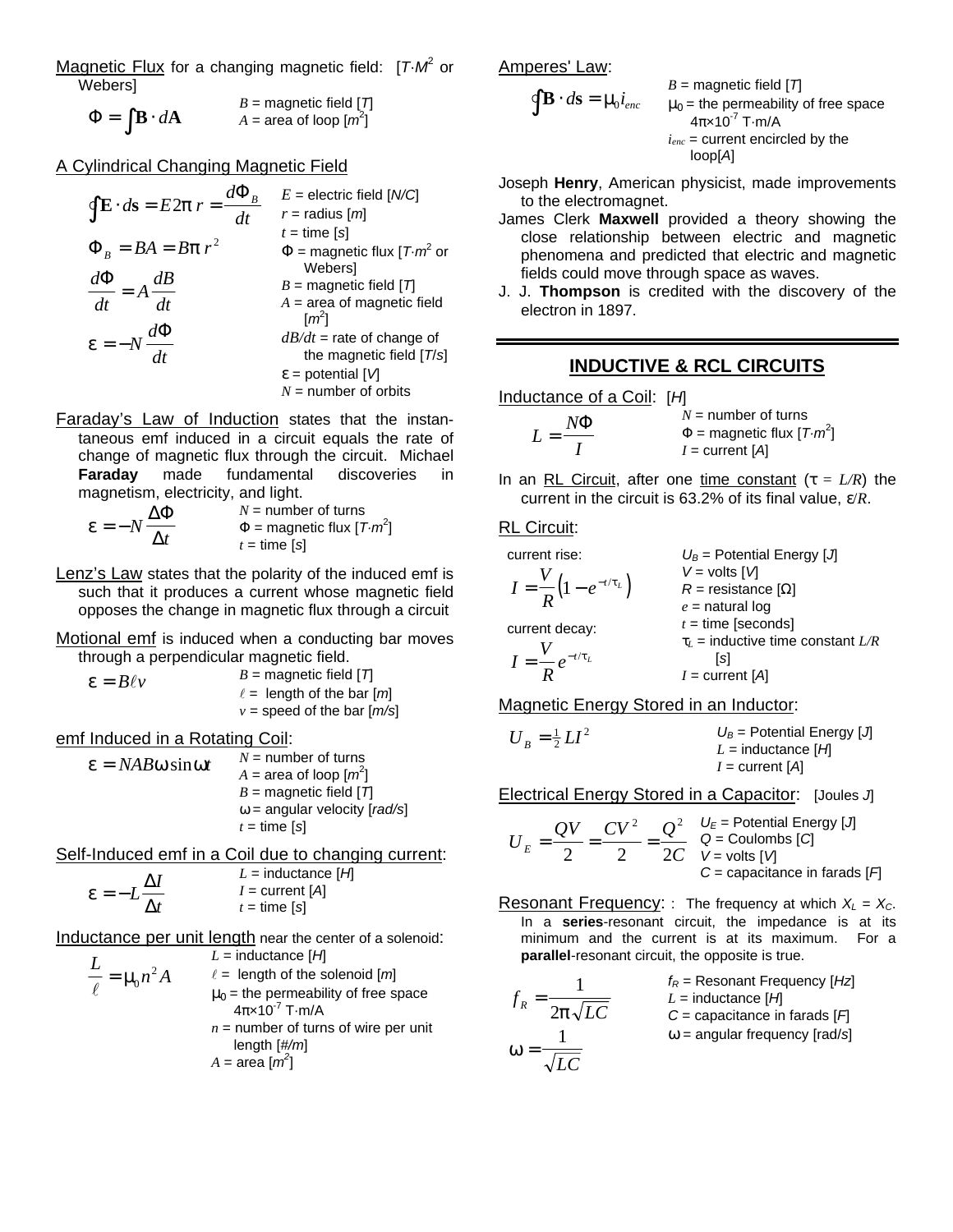### Voltage, series circuits: [V]

$$
V_C = \frac{q}{C} V_R = IR
$$
  
\n
$$
V_C = \text{voltage across capacitor } [V]
$$
  
\n
$$
\frac{V_X}{X} = \frac{V_R}{R} = I
$$
  
\n
$$
V^2 = V_R^2 + V_X^2
$$
  
\n
$$
V^2 = V_R^2 + V_X^2
$$
  
\n
$$
V^2 = V_R^2 + V_X^2
$$
  
\n
$$
V^2 = V_R^2 + V_X^2
$$
  
\n
$$
V = \text{supply voltage } [V]
$$
  
\n
$$
V_X = \text{voltage across resistor } [V]
$$
  
\n
$$
V_R = \text{voltage across resistor } [V]
$$

Phase Angle of a series RL or RC circuit: [degrees]

| $\tan f =$                                         | $f$ = Phase Angle [degrees]<br>$X =$ reactance $[W]$                                                      |
|----------------------------------------------------|-----------------------------------------------------------------------------------------------------------|
| $\cos f = \frac{v_R}{r} = \frac{R}{r}$             | $R =$ resistance [ <i>W</i> ]<br>$V =$ supply voltage $[V]$<br>$V_{\rm X}$ = voltage across reactance [V] |
| $(f$ would be negative<br>in a capacitive circuit) | $V_{\rm R}$ = voltage across resistor [V]<br>$Z =$ impedance $[W]$                                        |

## Impedance of a series RL or RC circuit: [*W*]

| $Z^2 = R^2 + X^2$        | $f$ = Phase Angle [degrees]                |
|--------------------------|--------------------------------------------|
| $E = IZ$                 | $X =$ reactance [ <i>W</i> ]               |
| $\frac{Z}{Z}$<br>$X_{C}$ | $R =$ resistance [ <i>W</i> ]              |
|                          | $V =$ supply voltage $\lceil V \rceil$     |
| $V = V_c$                | $V_{\rm X}$ = voltage across reactance [V] |
| $Z = R \pm iX$           | $V_{\rm X}$ = voltage across resistor [V]  |
|                          | $Z =$ impedance $[W]$                      |

### Series RCL Circuits:

- The <u>Resultant Phasor</u>  $X = X_L X_C$  is in the direction of the larger reactance and determines whether the circuit is inductive or capacitive. If *XL* is larger than  $X_C$ , then the circuit is inductive and *X* is a vector in the upward direction.
- In series circuits, the amperage is the reference (horizontal) vector. This is observed on the oscilloscope by looking at the voltage across the resistor. The two vector diagrams at right illustrate the phase relationship between voltage, resistance, reactance, and amperage.

Series RCL  $Im$  *R*  $H$ *P*  $H$ *Z*  $H$ *Z*  $H$ *Z*  $H$ *Z*  $H$ *Z*  $H$ *Z*  $H$ *Z*  $H$ *Z*  $H$ *Z*  $H$ *Z*  $H$ *Z*  $H$ *Z*  $H$ *Z*  $H$ *Z*  $H$ *Z*  $H$ *Z*  $H$ *Z*  $H$ *Z*  $H$ *Z*  $H$ *Z*  $H$ *Z*  $H$ *Z*  $H$ *Z*  $H$ *Z*  $H$ *Z*  $H$ *Z*  $H$ *Z*  $H$ *Z*  $H$ *Z*  $H$ 



 $X_L$ 



$$
x^{2} = R^{2} + (X_{L} - X_{C})^{2} \qquad Z = \frac{R}{\cos f}
$$

Impedance may be found by adding the components using vector algebra. By converting the result to polar notation, the phase angle is also found.

For multielement circuits, total each resistance and reactance before using the above formula.

#### Damped Oscillations in an RCL Series Circuit:

$$
q = Qe^{-Rt/2L} \cos(w't + f)
$$
  
where

$$
\mathbf{w'} = \sqrt{\mathbf{w}^2 - (R/2L)^2}
$$

$$
w=1/\sqrt{LC}
$$

When R is small and  $\omega' \approx \omega$ :

$$
U=\frac{Q^2}{2C}e^{-Rt/L}
$$

- *q* = charge on capacitor [*C*] *Q* = maximum charge [*C*] *e* = natural log
- *R* = resistance [*W*]
- *L* = inductance [*H*]
- *w* = angular frequency of the undamped oscillations [*rad/s*]
- *w* = angular frequency of the damped oscillations [*rad/s*]
- *U* = Potential Energy of the capacitor [*J*]
- *C* = capacitance in farads [*F*]

 $\boldsymbol{\Lambda}$ 

### **Parallel RCL Circuits:**

$$
I_T = \sqrt{I_R^2 + (I_C - I_L)^2}
$$
\n
$$
\tan f = \frac{I_C - I_L}{I_R}
$$
\n
$$
I_R
$$
\n
$$
I_L
$$

- To find total current and phase angle in multielement circuits, find *I* for each path and add vectorally. Note that when converting between current and resistance, a division will take place requiring the use of polar notation and resulting in a change of sign for the angle since it will be divided into (subtracted from) an angle of zero.
- Equivalent Series Circuit: Given the *Z* in polar notation of a parallel circuit, the resistance and reactance of the equivalent series circuit is as follows:

$$
R = Z_T \cos q \qquad \qquad X = Z_T \sin q
$$

# **AC CIRCUITS**

Instantaneous Voltage of a Sine Wave:

2

$$
V = V_{\text{max}} \sin 2\pi ft
$$
  
\n
$$
V = \text{voltage } [V]
$$
  
\n
$$
f = \text{frequency } [H_z]
$$
  
\n
$$
t = \text{time } [s]
$$

Maximum and rms Values:

 $V = \frac{V_m}{\sqrt{2}}$ 

$$
I = current [A]
$$

$$
V = voltage [V]
$$

RLC Circuits:

 $I = \frac{I_m}{\sqrt{2}}$ 

$$
V = \sqrt{V_R^2 + (V_L - V_C)^2}
$$

$$
\tan f = \frac{X_L - X_C}{R}
$$

Conductance (G): The reciprocal of resistance in siemens (S). Susceptance (B, B<sub>L</sub>, B<sub>C</sub>): The reciprocal of reactance in siemens (S). Admittance (Y): The reciprocal of impedance in siemens (S).

$$
\frac{(V_L - V_C)^2}{L - X_C}
$$
\n
$$
Z = \sqrt{R^2 + (X_L - X_C)^2}
$$
\n
$$
P_{avg} = IV \cos f
$$
\n
$$
PF = \cos f
$$

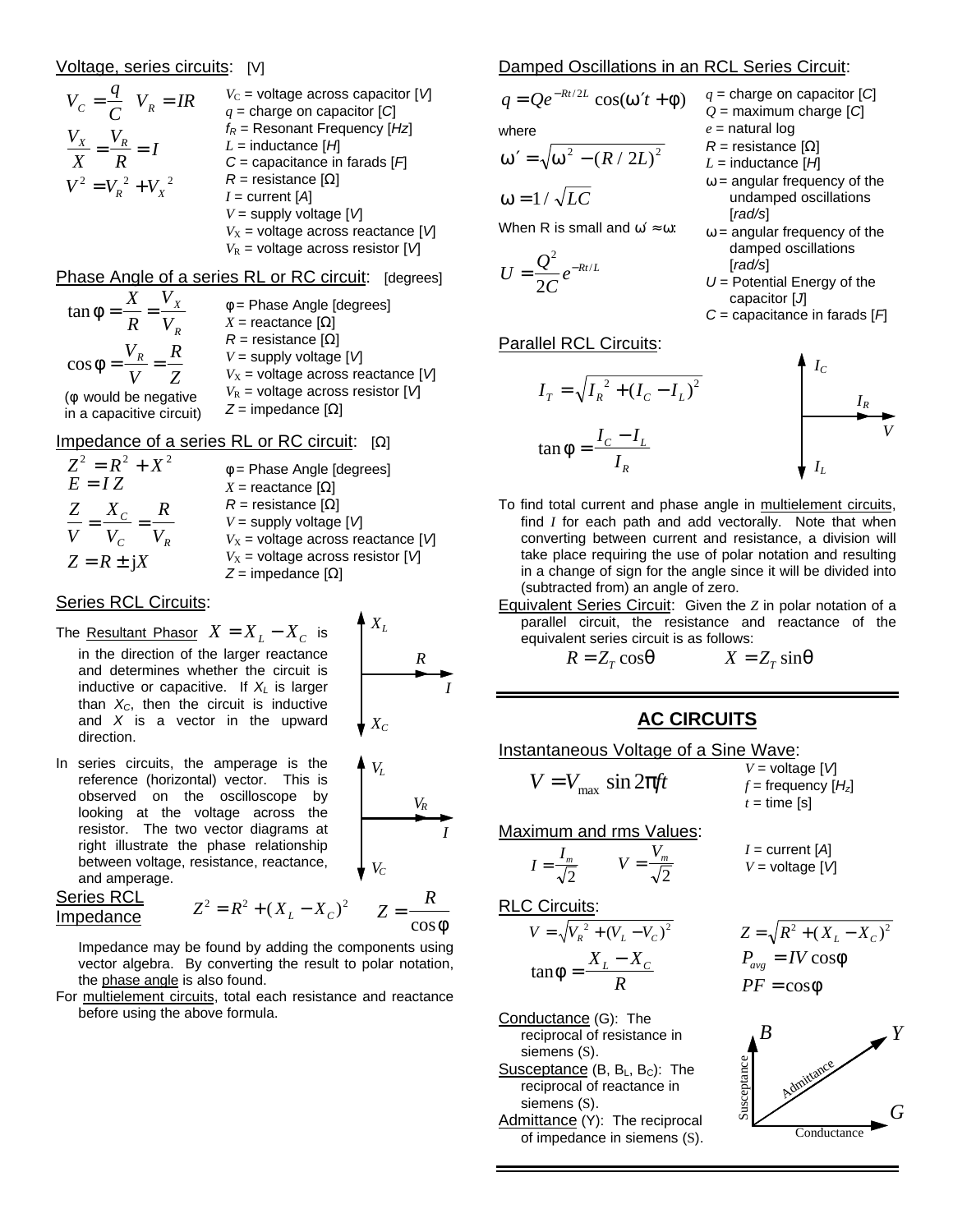# **ELECTROMAGNETICS**

## **WAVELENGTH**

| $c = \lambda f$<br>$c = E / B$<br>$1\text{\AA} = 10^{-10} \text{m}$ | c = speed of light 2.998 $\times$ 10 <sup>8</sup> m/s<br>$\lambda$ = wavelength [m]<br>$f$ = frequency [Hz]<br>$E$ = electric field [N/C]<br>$B =$ magnetic field [T]<br>$\AA$ = (angstrom) unit of wavelength<br>equal to $10^{-10}$ m<br>$m = (meters)$ |
|---------------------------------------------------------------------|-----------------------------------------------------------------------------------------------------------------------------------------------------------------------------------------------------------------------------------------------------------|
|---------------------------------------------------------------------|-----------------------------------------------------------------------------------------------------------------------------------------------------------------------------------------------------------------------------------------------------------|

### **WAVELENGTH SPECTRUM**

| <b>BAND</b>               | <b>METERS</b>         | <b>ANGSTROMS</b>    |
|---------------------------|-----------------------|---------------------|
| Longwave radio            | $1 - 100 \mathrm{km}$ | $10^{13} - 10^{15}$ |
| <b>Standard Broadcast</b> | $100 - 1000$ m        | $10^{12} - 10^{13}$ |
| Shortwave radio           | $10 - 100$ m          | $10^{11} - 10^{12}$ |
| TV, FM                    | $0.1 - 10 \text{ m}$  | $10^9 - 10^{11}$    |
| Microwave                 | $1 - 100$ mm          | $10^7 - 10^9$       |
| Infrared light            | $0.8 - 1000 \mu m$    | $8000 - 10^{7}$     |
| Visible light             | $360 - 690$ nm        | $3600 - 6900$       |
| violet                    | 360 nm                | 3600                |
| blue                      | 430 nm                | 4300                |
| green                     | 490 nm                | 4900                |
| yellow                    | 560 nm                | 5600                |
| orange                    | $600$ nm              | 6000                |
| red                       | 690 nm                | 6900                |
| Ultraviolet light         | $10 - 390$ nm         | $100 - 3900$        |
| X-rays                    | $5 - 10,000$ pm       | $0.05 - 100$        |
| Gamma rays                | $100 - 5000$ fm       | $0.001 - 0.05$      |
| Cosmic rays               | $< 100$ fm            | < 0.001             |

Intensity of Electromagnetic Radiation [watts/m<sup>2</sup>]:

$$
I = \frac{P_s}{4\mathbf{p}r^2}
$$
  
\n
$$
I = \text{intensity } [w/m^2]
$$
  
\n
$$
P_s = \text{power of source [watts]}
$$
  
\n
$$
r = \text{distance } [m]
$$
  
\n
$$
4\mathbf{p}r^2 = \text{surface area of sphere}
$$

## Force and Radiation Pressure on an object:

|           |  | a) if the light is totally |
|-----------|--|----------------------------|
| absorbed: |  |                            |

*IA c*

*F*

 $F =$  force  $[M]$  $I =$  intensity  $[w/m^2]$  $A = \text{area} [m^2]$  $P_r$  = radiation pressure  $[N/m^2]$  $c = 2.99792 \times 10^8 \, [\text{m/s}]$ 

b) if the light is totally reflected back along the path:

 $=\frac{IA}{P_r}$   $P_r = \frac{I}{I}$ 

 $P_r = \frac{1}{c}$ 

$$
F = \frac{2IA}{c} \qquad P_r = \frac{2I}{c}
$$

Poynting Vector [watts/m<sup>2</sup>]:

$$
S = \frac{1}{m_0} EB = \frac{1}{m_0} E^2
$$
  
\n
$$
c = E
$$
  
\n
$$
T_0 = \frac{1}{m_0} E^2
$$
  
\n
$$
T_1 = \frac{1}{m_0} E^2
$$
  
\n
$$
T_2 = \frac{1}{m_0} E^2
$$
  
\n
$$
E = \frac{1}{m_0} \text{ space } 4\pi \times 10^{-7} \text{ T} \cdot \text{m/A}
$$
  
\n
$$
E = \frac{1}{m_0} \text{ space } 4\pi \times 10^{-7} \text{ T} \cdot \text{m/A}
$$
  
\n
$$
E = \frac{1}{m_0} \text{ space } 4\pi \times 10^{-7} \text{ T} \cdot \text{m/A}
$$
  
\n
$$
B = \frac{1}{m_0} \text{ space } 4\pi \times 10^{-7} \text{ T} \cdot \text{m/A}
$$
  
\n
$$
B = \frac{1}{m_0} \text{ space } 4\pi \times 10^{-7} \text{ T} \cdot \text{m/A}
$$

# **LIGHT**

Indices of Refraction:

*n*

*n*

| Quartz:      | 1.458     |
|--------------|-----------|
| Glass, crown | 1.52      |
| Glass, flint | 1.66      |
| Water        | 1.333     |
| Air          | 1.000 293 |
|              |           |

Angle of Incidence: The angle measured from the perpendicular to the face or from the perpendicular to the tangent to the face

Index of Refraction: Materials of greater density have a higher index of refraction.

| C                                     | $n =$ index of refraction<br>c = speed of light in a vacuum $3 \times 10^8$ m/s<br>$v =$ speed of light in the material $[m/s]$ |
|---------------------------------------|---------------------------------------------------------------------------------------------------------------------------------|
| $-\frac{\lambda_0}{\phantom{\alpha}}$ | $I_{\theta}$ = wavelength of the light in a vacuum [m]                                                                          |
| $\lambda_{n}$                         | $I_n$ = its wavelength in the material [m]                                                                                      |

### Law of Refraction: **Snell's Law**

| $n_1 \sin q_1 = n_2 \sin q_2$               | $n =$ index of refraction                                                            |
|---------------------------------------------|--------------------------------------------------------------------------------------|
|                                             | $q =$ angle of incidence                                                             |
| traveling to a region of                    | traveling to a region of                                                             |
| lesser density: $q_2 > q_1$                 | greater density:                                                                     |
| n <sub>2</sub><br>n <sub>1</sub><br>$q_{I}$ | $q_{\scriptscriptstyle{2}} < q_{\scriptscriptstyle{1}}$<br>n <sub>2</sub><br>$n_{I}$ |
| Sourc                                       |                                                                                      |

Critical Angle: The maximum angle of incidence for which light can move from  $n_1$  to  $n_2$ 

$$
\sin \theta_c = \frac{n_2}{n_1} \qquad \text{for } n_1 > n_2
$$



Sign Conventions: When *M* is

negative, the image is inverted.  $p$  is positive when the object is in front of the mirror, surface, or lens. *Q* is positive when the image is in front of the mirror or in back of the surface or lens. *f* and *r* are positive if the center of curvature is in front of the mirror or in back of the surface or lens.

Magnification by spherical mirror or thin lens. A negative *m* means that the image is inverted.

$$
M = \frac{h'}{h} = -\frac{i}{p}
$$
  

$$
h' = \text{image height } [m]
$$
  

$$
h = \text{object height } [m]
$$
  

$$
i = \text{image distance } [m]
$$
  

$$
p = \text{object distance } [m]
$$